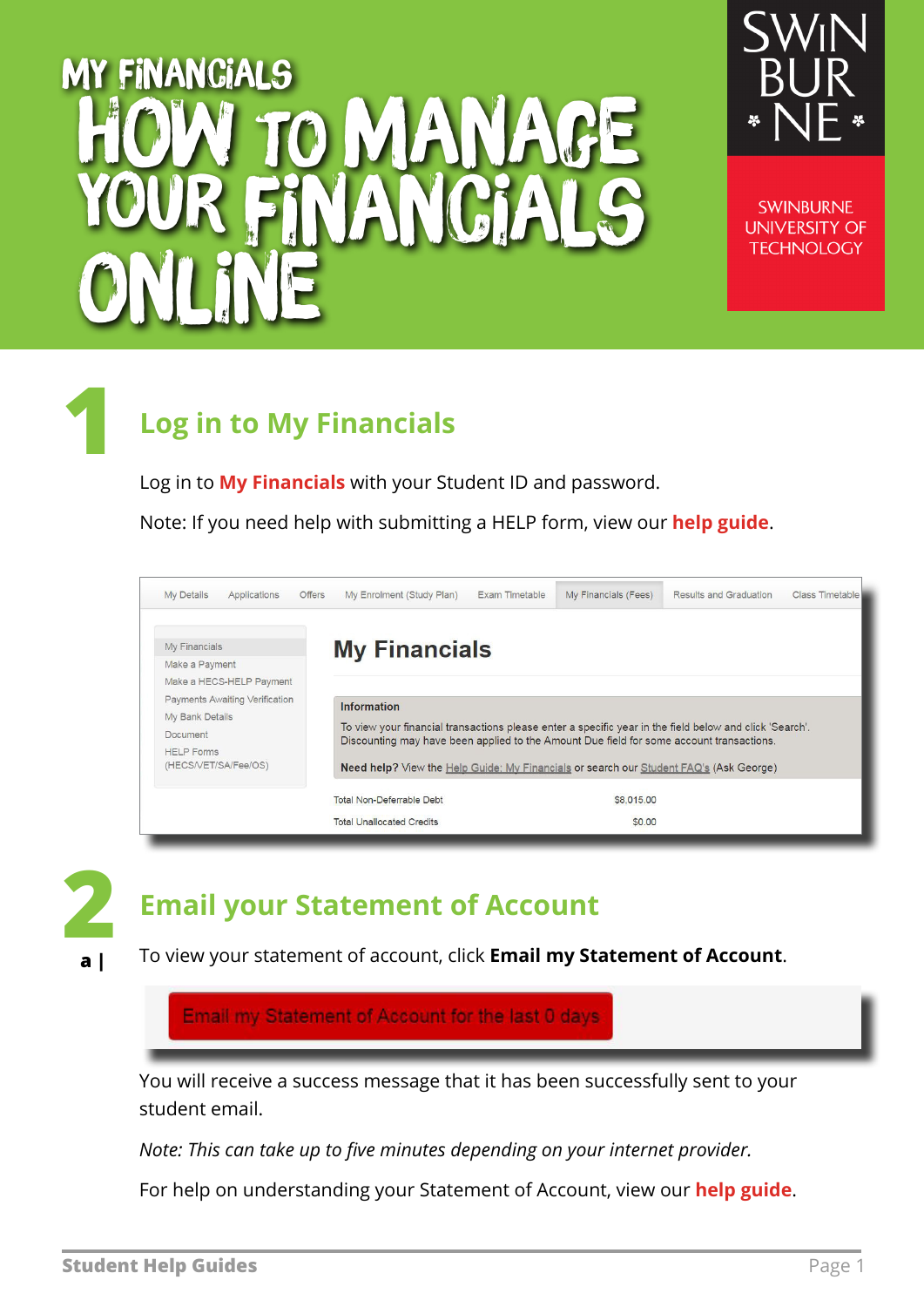# **3 Make a payment**

*Note: If you are a domestic student, you may be able to defer your fees through a government loan scheme. To find out if you're eligible, visit our [website](https://www.swinburne.edu.au/current-students/manage-course/fees/loans-discounts/).* 

- Click **Make a Payment** in the left-hand navigation. **a |**
- Type in the amount you wish to pay in Australian dollars (AUD) under Amount to Pay. **b |**
- Enter your card details, then click **Submit**. **c |**

*Important: Do not refresh this page or click Submit more than once, or your payment may be submitted twice.* 

| My Financials<br>Make a Payment           | <b>Make a Payment</b>                            |                                                                                                                                                                                                                                                                                              |                                                                                                                                         |  |  |
|-------------------------------------------|--------------------------------------------------|----------------------------------------------------------------------------------------------------------------------------------------------------------------------------------------------------------------------------------------------------------------------------------------------|-----------------------------------------------------------------------------------------------------------------------------------------|--|--|
| Make a HECS-HELP                          |                                                  |                                                                                                                                                                                                                                                                                              |                                                                                                                                         |  |  |
| Payment<br>Payments Awaiting              | <b>Information</b>                               |                                                                                                                                                                                                                                                                                              |                                                                                                                                         |  |  |
| Verification                              | Please enter the amount you wish to pay (\$AUD). |                                                                                                                                                                                                                                                                                              |                                                                                                                                         |  |  |
| <b>My Bank Details</b>                    |                                                  | The Total Outstanding amount is the total of all outstanding fees and charges on your account less any credit on your account. The amount also<br>includes any late payment penalties which you may be eligible for. The amount does not include any discounts and the last date for upfront |                                                                                                                                         |  |  |
| <b>HELP Forms</b><br>(HECS/VET/SA/Fee/OS) |                                                  | amount is the amount to be paid for those fees and charges where the due date has passed.                                                                                                                                                                                                    | payment has passed. The penalty indicative only and other late payment penalties may be incurred. The Total Overdue amounts applied are |  |  |
|                                           | <b>Account Details</b>                           |                                                                                                                                                                                                                                                                                              |                                                                                                                                         |  |  |
|                                           | <b>Total Due</b>                                 | \$8,015.00                                                                                                                                                                                                                                                                                   |                                                                                                                                         |  |  |
|                                           | <b>Total Overdue</b>                             | \$4,104.00                                                                                                                                                                                                                                                                                   |                                                                                                                                         |  |  |
|                                           | Amount to Pay                                    | \$8,015.00                                                                                                                                                                                                                                                                                   |                                                                                                                                         |  |  |
| <b>Credit Card Payment Details</b>        |                                                  |                                                                                                                                                                                                                                                                                              |                                                                                                                                         |  |  |
|                                           | Credit Card Type                                 | $-2$                                                                                                                                                                                                                                                                                         |                                                                                                                                         |  |  |
|                                           | Credit Card Name                                 | 头                                                                                                                                                                                                                                                                                            | $\ddot{\bm{c}}$                                                                                                                         |  |  |
|                                           | <b>Credit Card Number</b>                        | $\star$                                                                                                                                                                                                                                                                                      | $\overline{\mathbf{?}}$                                                                                                                 |  |  |
|                                           | Credit Card CVV Number                           | What is this?                                                                                                                                                                                                                                                                                |                                                                                                                                         |  |  |
|                                           | Credit Card Expiry Month                         | $\boldsymbol{\mathrm{v}}$<br>$\sqrt{2}$                                                                                                                                                                                                                                                      |                                                                                                                                         |  |  |
|                                           | Credit Card Expiry Year                          | 7(2)                                                                                                                                                                                                                                                                                         |                                                                                                                                         |  |  |
|                                           | <b>Email Type</b>                                | Swinburne Email v ?                                                                                                                                                                                                                                                                          |                                                                                                                                         |  |  |
|                                           |                                                  | Note: Payment may take up to 3 working days to be processed                                                                                                                                                                                                                                  |                                                                                                                                         |  |  |
|                                           |                                                  |                                                                                                                                                                                                                                                                                              |                                                                                                                                         |  |  |
|                                           |                                                  |                                                                                                                                                                                                                                                                                              |                                                                                                                                         |  |  |
|                                           |                                                  |                                                                                                                                                                                                                                                                                              |                                                                                                                                         |  |  |

A confirmation page will appear, click **Confirm**. **d |**

A confirmation message will appear saying your payment has been accepted.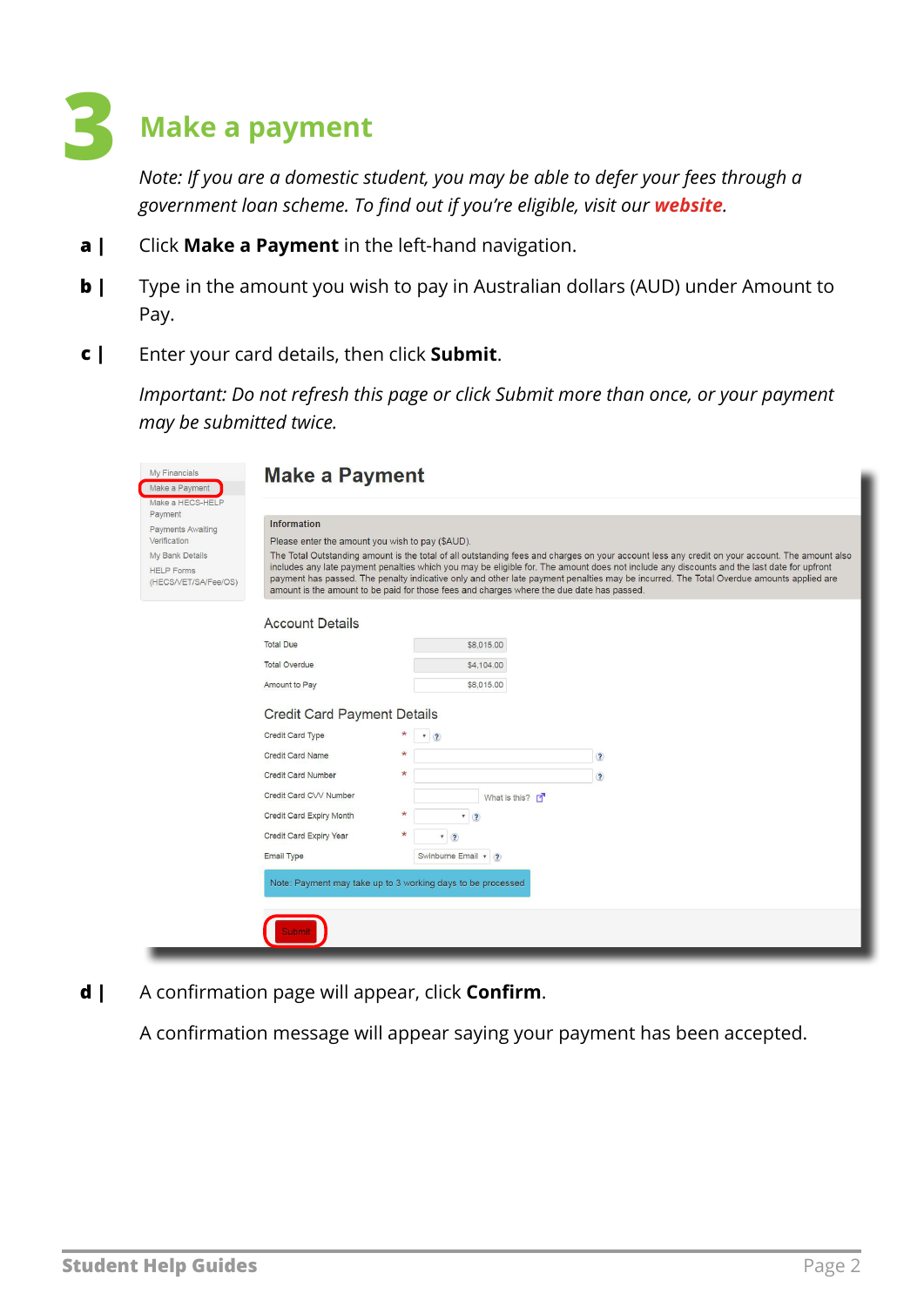

- To make an up-front HECS payment, click **Make a HECS-HELP Payment** in the lefthand navigation. **a |**
- Under the *Details of this up-front payment* section, you can enter the amount you want to pay in **Amount to Pay** and calculate how much you would owe after this payment by clicking **Calculate**. **b |**

| My Financials<br>Make a Payment                  | <b>Make a HECS-HELP Payment</b>                                                                                       |                                 |  |  |  |
|--------------------------------------------------|-----------------------------------------------------------------------------------------------------------------------|---------------------------------|--|--|--|
| Make a HECS-HELP<br>Payment<br>Payments Awaiting | <b>Information</b>                                                                                                    |                                 |  |  |  |
| Verification<br>My Bank Details                  | Enter the amount you wish to pay (\$AUD) in the Amount To Pay box and click on the 'Calculate' button to recalculate. |                                 |  |  |  |
| <b>HELP Forms</b><br>(HECS/VET/SA/Fee/OS)        | Pay Student Contribution for units with a census date of                                                              | 8/31/2017: Bachelor of Business |  |  |  |
|                                                  | Details for fee grouping 8/31/2017: Bachelor of Business                                                              |                                 |  |  |  |
|                                                  | Total debt for the fee grouping                                                                                       | \$3,779.00                      |  |  |  |
| less                                             | Up-front payment already received                                                                                     | \$0.00                          |  |  |  |
| less                                             | Discount for up-front payment already received                                                                        | \$0.00                          |  |  |  |
| less                                             | Sponsorship payments and discounts                                                                                    | \$0.00                          |  |  |  |
| less                                             | Other adjustments                                                                                                     | \$0.00                          |  |  |  |
| equals                                           | Amount owing for the fee grouping                                                                                     | \$3,779.00                      |  |  |  |
| less                                             | Discount for full up-front payment of amount owing                                                                    | \$0.00                          |  |  |  |
| equals                                           | Full up-front payment amount for the fee grouping                                                                     | \$3,779.00                      |  |  |  |
|                                                  | Details of this up-front payment                                                                                      |                                 |  |  |  |
|                                                  | <b>Amount Owing</b>                                                                                                   | \$3,779.00                      |  |  |  |
| less                                             | Amount to Pay                                                                                                         | \$3,779.00<br>Calculate         |  |  |  |
| equals                                           | <b>Remaining Amount</b>                                                                                               | \$0.00                          |  |  |  |

Further down on the page, you can enter your card details and make a payment, as described in section 3 of this guide. **c |**

*Note: Your payment can take up to three working days to be verified and displayed on your account.*